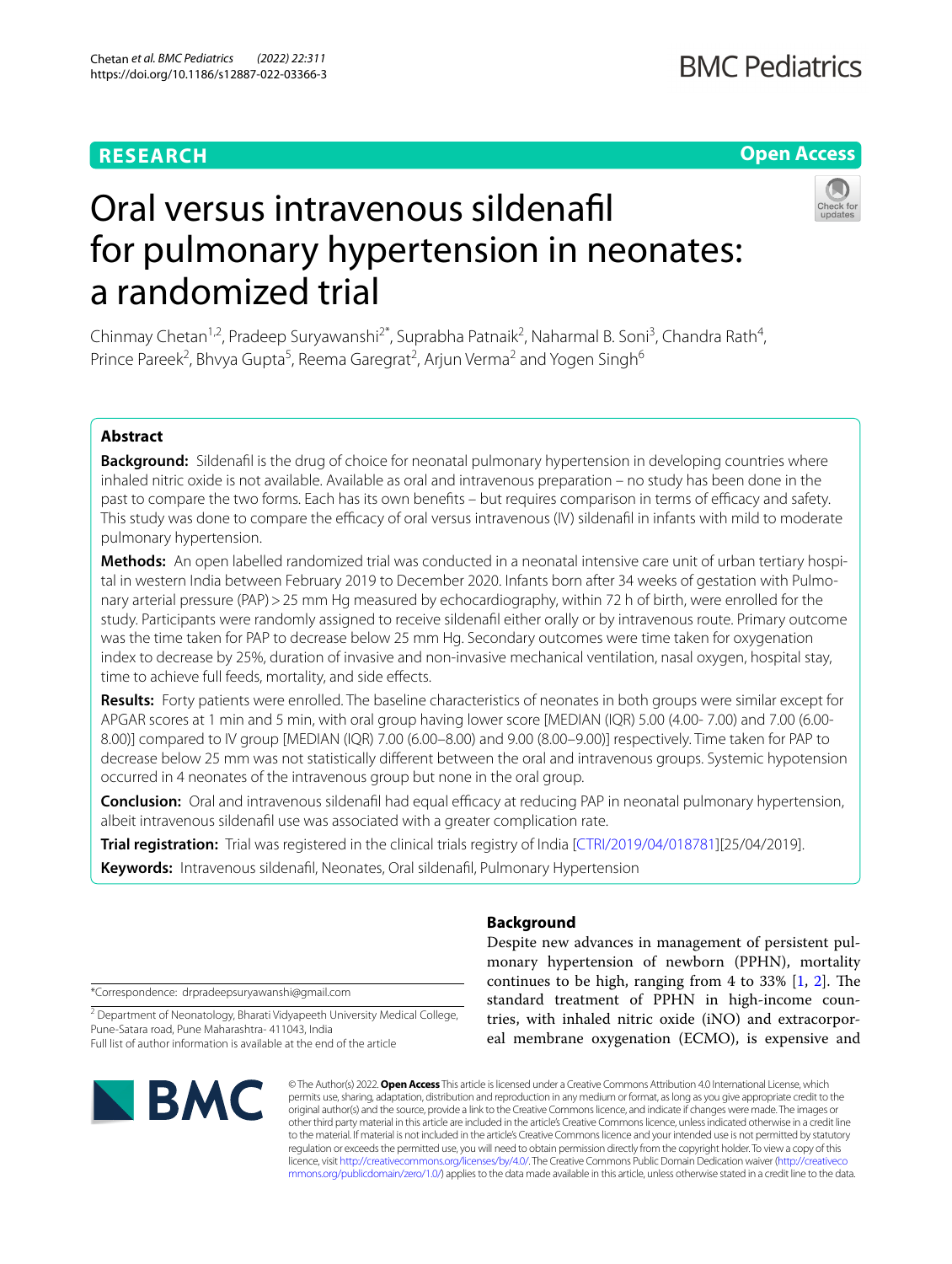is not easily available in most resource-limited settings [[2\]](#page-6-1). Pulmonary vasodilators, like Sildenafl, Magnesium sulfate, Milrinone, and Bosentan etc. are the mainstay of treatment in resource poor setting. Many trials have been undertaken recently to evaluate the efficacy of oral and intravenous (IV) Sildenafil in PPHN. Though most of these studies are underpowered, they suggest a beneficial role of this drug in neonates with PPHN  $[3-6]$  $[3-6]$ . A 2017 Cochrane review concluded that 'Sildenafl used for treatment of pulmonary hypertension has potential for reducing mortality and improving oxygenation in neonates, especially in resource-limited settings where iNO is not available [[7](#page-6-4)].' While Sildenafl has been compared against other vasodilators or placebo  $[8-10]$  $[8-10]$  $[8-10]$ , we could not find any trial comparing the efficacy and side effects of orally versus IV administered Sildenafl in PPHN. Oral Sildenafl although cheaper with easier route of administration, needs to be compared against IV Sildenafl and it is pertinent to look at the efficacy and side effects of these two forms of Sildenafl in a randomized control trial (RCT) setting beside exploring the pharmacokinetics, bioavailability and fnancial cost. In absence of any RCT this pilot study was planned.

#### **Materials and Methods**

An open labelled, parallel, randomized trial was designed and conducted in a level III neonatal intensive care unit (NICU) in an urban academic medical centre in Pune, India. The study was approved by an institutional ethics committee and registered in the clinical trials registry of India [[CTRI/2019/04/018781][25/04/2019]. Enrolment period was from February 2019 to December 2020.

Late preterm and term infants with Pulmonary arterial pressure (PAP)>25 mm Hg on echocardiography within 72 h of birth were enrolled  $[11, 12]$  $[11, 12]$  $[11, 12]$ . Neonates with a congenital heart disease (except patent ductus arteriosus, patent foramen ovale, atrial septal defect, or a single muscular ventricular septal defect of<4 mm size), congenital diaphragmatic hernia, any lethal congenital anomaly, or with any contraindication for oral or IV sildenafil (systemic hypotension, necrotizing enterocolitis [NEC], or gastrointestinal bleeding), were excluded. Neonates who were treated with iNO (Oxygenation index (OI)>15 or at the physician's discretion) as frst line treatment were also excluded, as it would have been unethical to deprive babies with severe pulmonary hypertension of iNO, which has been established as frst line drug for pulmonary hypertension. We aimed to enroll a sample size of 40 patients based on likely enrollment rates in our nursery over the 2-year period as a pilot trial. All late preterm and term infants admitted in NICU, on nasal oxygen, non-invasive respiratory support or invasive respiratory support were screened for pulmonary hypertension by echocardiography every 24 h during the frst 72 h after birth. Echocardiography was done on a Siemenes Acuson X 300 machine using a neonatal probe (4–8 Hz transducer). Pulmonary pressures were measured by tricuspid regurgitation velocity.

All consecutive neonates meeting the inclusion criteria were enrolled. After taking written informed consent from parents for study participation and publication of identifcation data, neonates were randomly assigned using computer generated numbers to either the oral or the IV sildenafl group in 1:1 ratio. PAP, OI, mechanical ventilation settings, and feeding status at the start of study were noted. Babies in the oral sildenafl group were started on 6-hourly oral sildenafl at 1 mg/kg/dose. For this, a 20 mg tablet of sildenafl (Penegra, Zydus Healthcare) was dissolved in 20 ml distilled water and the calculated dose was fed through an orogastric tube. Babies in the IV group were given a loading dose of 0.4 mg/kg of sildenafl over 3 h followed by continuous infusion of 1.6 mg/kg/day. For this, IV sildenafl (10 mg in 12.5 ml; Pulmosil, Sun Pharamaceuticals) was diluted in saline to the required concentration and infused at 1 ml/hr.

After starting Sildenafl, functional echocardiography was repeated every 12 h until PAP dropped to<25 mmHg. Sildenafl was tapered when PAP reached<25 mmHg and stopped within 4 days according to the hospital protocol. During tapering, echocardiography was done every 24 h. In case of rebound increase in PAP to>25 mm Hg, Sildenafl was increased back to its original dose. Primary outcome was time taken for pulmonary pressures to reduce to below 25 mm Hg. Secondary outcomes were time for OI to decrease by 25%, days on invasive ventilation, non-invasive ventilation & nasal oxygen, duration of hospital stay, outcome, failure of treatment, complications and time to reach full feeds. During sildenafl treatment, all complications which could be attributed to the drug like hemodynamic instability, bleeding from any site, retinopathy of immaturity or any other adverse efect were monitored for. Arterial blood gas measurements were done as per unit policy. Hypotension was defned as blood pressure less than 10th centile according to gestation and postnatal age [\[13](#page-6-9)]. Echocardiography was done by a pre-designated person (treating clinician) who had received training in functional 2D echocardiography. To assess interobserver and intra-observer agreements, echocardiography in 20 random neonates, were repeated by the same observer and also by another trained clinician. Because of the study design, treating clinician could not be blinded as he also performed the echocardiography.

Data was analysed with SPSS statistical software (version 25). Continuous variables were summarized with standard descriptive statistics including means, standard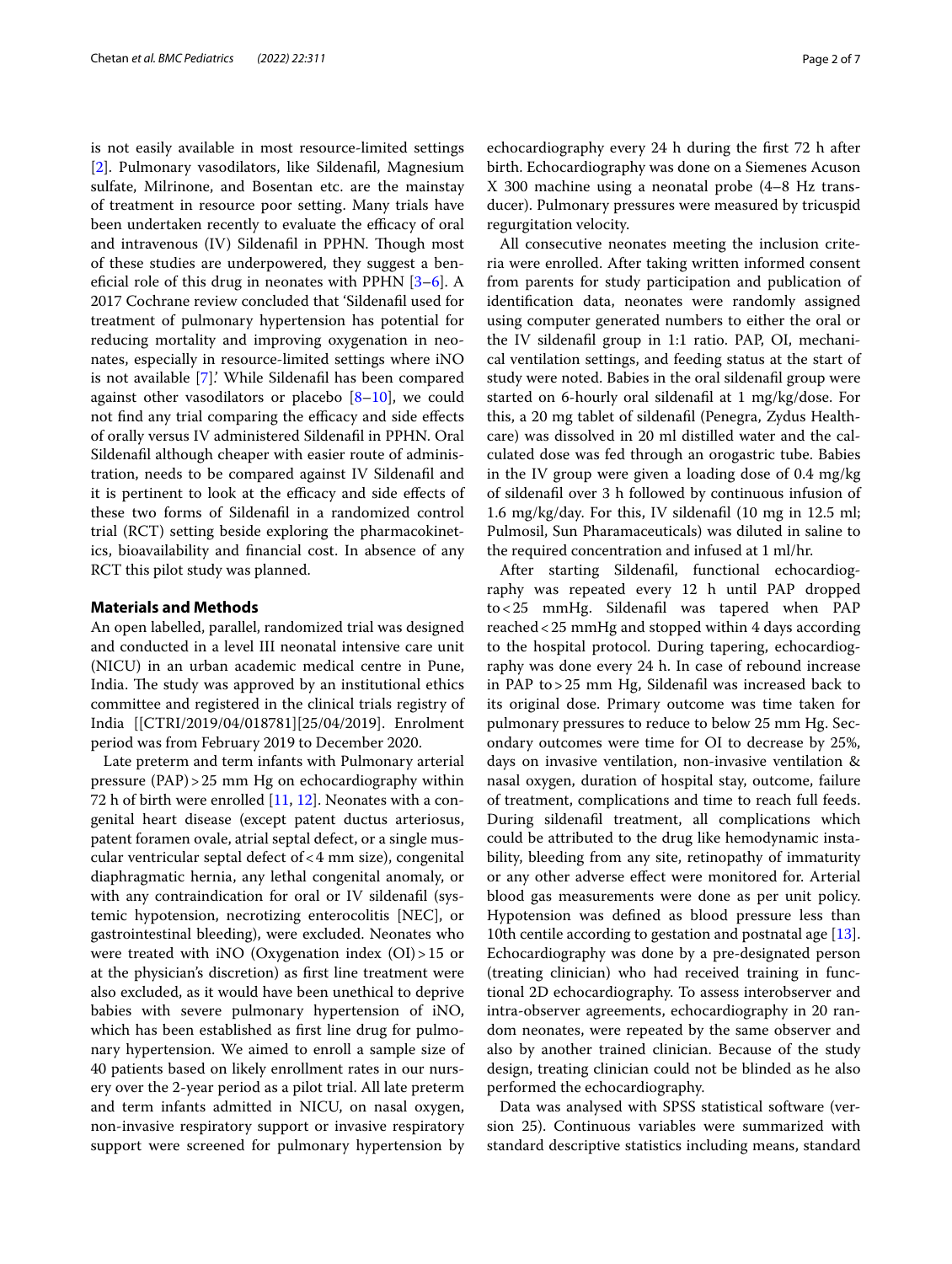deviations, medians and ranges. Categorical variables were summarized using means, frequencies and percentage. An independent sample t test was used to compare two independent numeric groups. Chi square test was used to fnd an association between two categorical variables. Fisher's exact test was used to fnd out the association between two categorical variables when observed frequency was less than fve in at least one cell. Interclass correlation coefficients (ICC) was used to assess interobserver variability.

#### **Results**

During the study period, 2,402 neonates of > 34 weeks of gestation were admitted in the NICU. Fifty-one of these neonates were diagnosed to have mild to moderate PPHN. Eleven patients met exclusion criteria and the remaining 40 were included in the trial and randomized into the oral or IV sildenafil groups (Fig. [1](#page-2-0)). Baseline characteristic of the population is depicted in Table [1](#page-3-0). Median gestation age and birth weight of the included neonates was 38.55 (IQR 36.25—40) weeks and 2792.5

(IQR 2376.25 – 3196.25) grams respectively. Neonates in the oral and IV groups were similar except for APGAR scores at 1 min and 5 min, with oral group worse at both time intervals [MEDIAN(IQR) 5.00 (4.00- 7.00) and 7.00  $(6.00- 8.00)$ ] for oral group and [MEDIAN(IQR) 7.00 (6.00–8.00) and 9.00 (8.00–9.00)], for IV group. Resuscitation was required more in the oral group (13/20) compared to the IV group (8/20), but was not statistically significant ( $p > 0.05$ ). Meconium aspiration syndrome was present in 50% cases in oral group and 30% cases in IV sildenafil group  $(p=0.102)$ .

At the onset of treatment, PAP was higher in IV sildenafil group, but was statistically insignificant  $(p=0.093)$ . Underlying pathologies in both the groups were similar. Sildenafl could be tapered in 17 (85%) and 15 (75%) neonates of the oral and IV groups, respectively. 15% of the neonates in the oral group and 25% in the IV group had to be started on other pulmonary vasodilators. Either iNO, milrinone or bosentan were used as rescue pulmonary vasodilator – on the discretion of treating physician. Sildenafl could be tapered after a median of 48 (IQR

<span id="page-2-0"></span>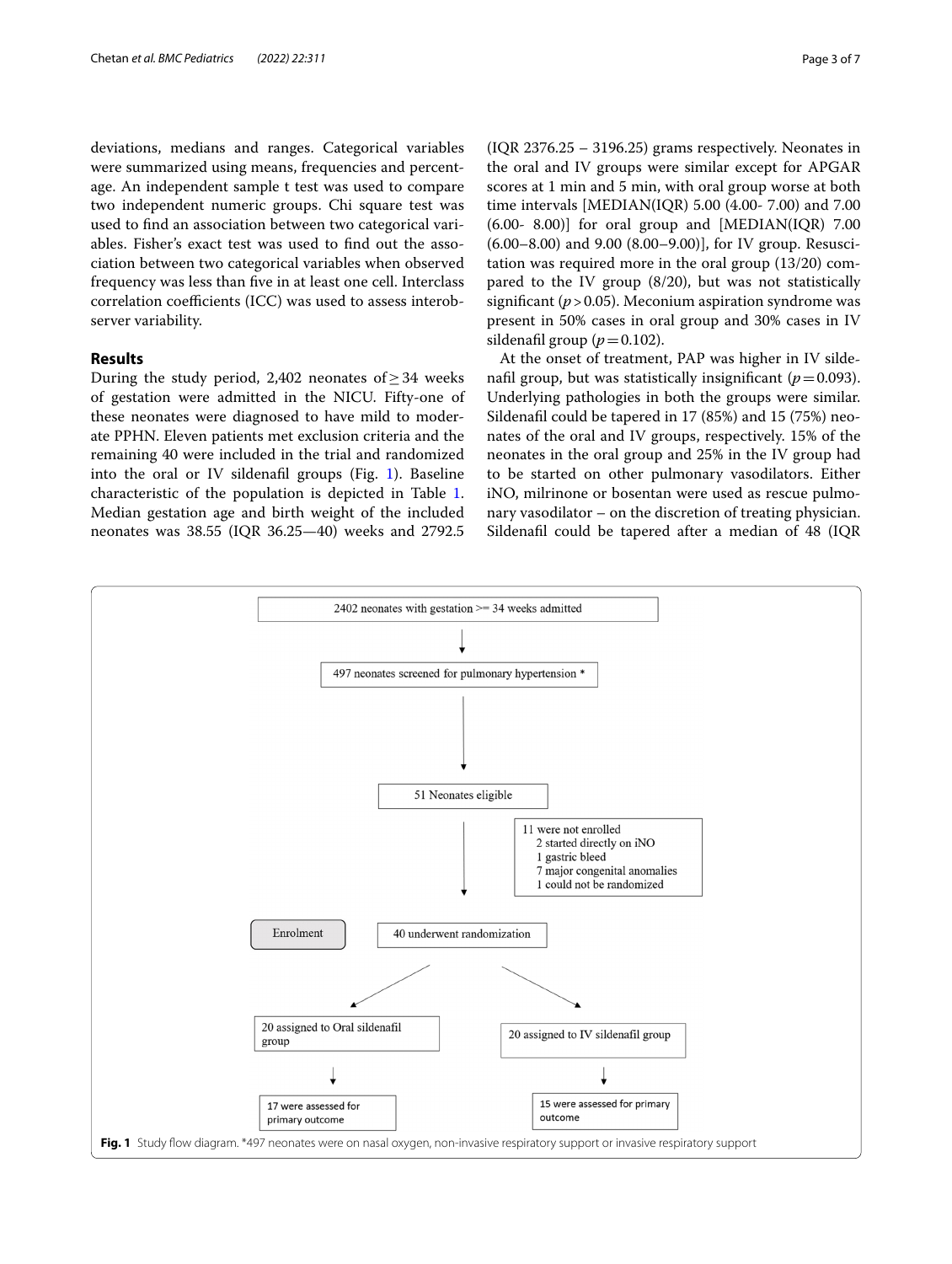#### <span id="page-3-0"></span>**Table 1** Baseline characteristics of neonates with PPHN treated with oral or IV sildenafil

|                                                     | Oral sildenafil<br>$n = 20$      | IV sildenafil<br>$n = 20$        | P value |
|-----------------------------------------------------|----------------------------------|----------------------------------|---------|
| <b>Maternal characteristics</b>                     |                                  |                                  |         |
| Primigravida                                        | 10 (50%)                         | 9(45%)                           | 0.752   |
| <b>Medical condition</b>                            |                                  |                                  |         |
| Hypothyroidism                                      | 3 (15%)                          | 4 (20%)                          | > 0.99  |
| <b>Diabetes</b>                                     | 3 (15%)                          | 2(10%)                           | > 0.99  |
| Hypertensive disorder                               | 2 (10%)                          | 3(15%)                           | > 0.99  |
| Hemolytic anemia                                    | $\mathbf 0$                      | 1(5%)                            | > 0.99  |
| Covid $+$ mother                                    | 2(10%)                           | $\overline{0}$                   | 0.487   |
| Anemia                                              | $\circ$                          | 1(5%)                            | > 0.99  |
| Mode of delivery                                    |                                  |                                  | 0.480   |
| VD                                                  | 7 (35%)                          | 4(20%)                           |         |
| LSCS                                                | 13 (65%)                         | 16 (80%)                         |         |
| <b>Neonatal characteristics</b>                     |                                  |                                  |         |
| Gestation (weeks)<br>Median (IQR)                   | 39.35 (36.33-40.075)             | 37.85 (35.40-39.63)              | 0.254   |
| Birth weight (grams)<br>Median (IQR)                | 2792.50<br>$(2465.00 - 3297.50)$ | 2792.50<br>$(2135.00 - 3153.75)$ | 0.286   |
| Male gender                                         | 15 (75%)                         | 14 (70%)                         | > 0.99  |
| Weight for gestation age                            |                                  |                                  | 0.762   |
| SGA                                                 | 4 (20%)                          | 6(30%)                           |         |
| AGA                                                 | 15 (75%)                         | 13 (65%)                         |         |
| <b>LGA</b>                                          | 1(5%)                            | 1(5%)                            |         |
| APGAR at 1 min<br>Median (IQR)                      | 5.00 (4.00-7.00)                 | 7.00 (6.00-8.00)                 | 0.015   |
| APGAR at 5 min<br>Median (IQR)                      | $7.00(6.00 - 8.00)$              | $9.00(8.00 - 9.00)$              | 0.001   |
| Sildenafil started at hours of life<br>Median (IOR) | 19.00 (10.25-40.75)              | 30.00 (12.50-35.00)              | 0.661   |
| Initial pulmonary pressure (mm Hq)<br>Median (IQR)  | 35.00 (32.00-43.75)              | 39.00 (32.75 - 58.25)            | 0.093   |
| Underlying pathology                                |                                  |                                  |         |
| <b>MAS</b>                                          | 10                               | 6                                | 0.102   |
| Pneumoniae                                          | 4                                | 9                                | 0.091   |
| Birth asphyxia                                      | 6                                | 6                                | > 0.999 |
| Sepsis                                              | $\mathbf{1}$                     | 3                                | 0.292   |
| <b>TTNB</b>                                         | $\mathbf{1}$                     | $\mathbf 0$                      | 0.311   |
| <b>RDS</b>                                          | $\mathbf 0$                      | 1                                | 0.311   |
| Idiopathic                                          | 3                                | $\Omega$                         | 0.072   |
| Ol at starting sildenafil<br>Median [IQR]           | 3.80 (2.20-3.80)<br>$N = 15$     | 3.70 (2.50-8.30)<br>$N = 19$     | 0.302   |
| Full feeds at time of starting sildenafil           | 7 (35%)<br>$N = 20$              | $2(10\%)$<br>$N = 20$            | 0.127   |

*AGA* appropriate for gestation age, *LGA* large for gestation age, *LSCS* lower segment caesarean section, *mm HG* millimetre of mercury, *MAS* meconium-stained amniotic fuid, *OI* oxygenation index, *IQR* interquartile range, *SGA* small for gestation age, *VD* vaginal delivery

24—96) hours in the oral group, compared to median of 48 (IQR 36 – 60) hours in the IV group (Table [2](#page-4-0)). After tapering Sildenafl, 3 neonates had rebound increase in PAP in the oral group, compared to 5 neonates in the IV group. Overall failure, defned as the need for iNO or any

other pulmonary vasodilator in babies who are already on Sildenafl, or failure of reduction of PAP by 25% over 48 h was seen in 8 babies in the oral group and 9 babies in the IV group. In IV group—four babies developed hypotension and 1 developed poor cardiac contractility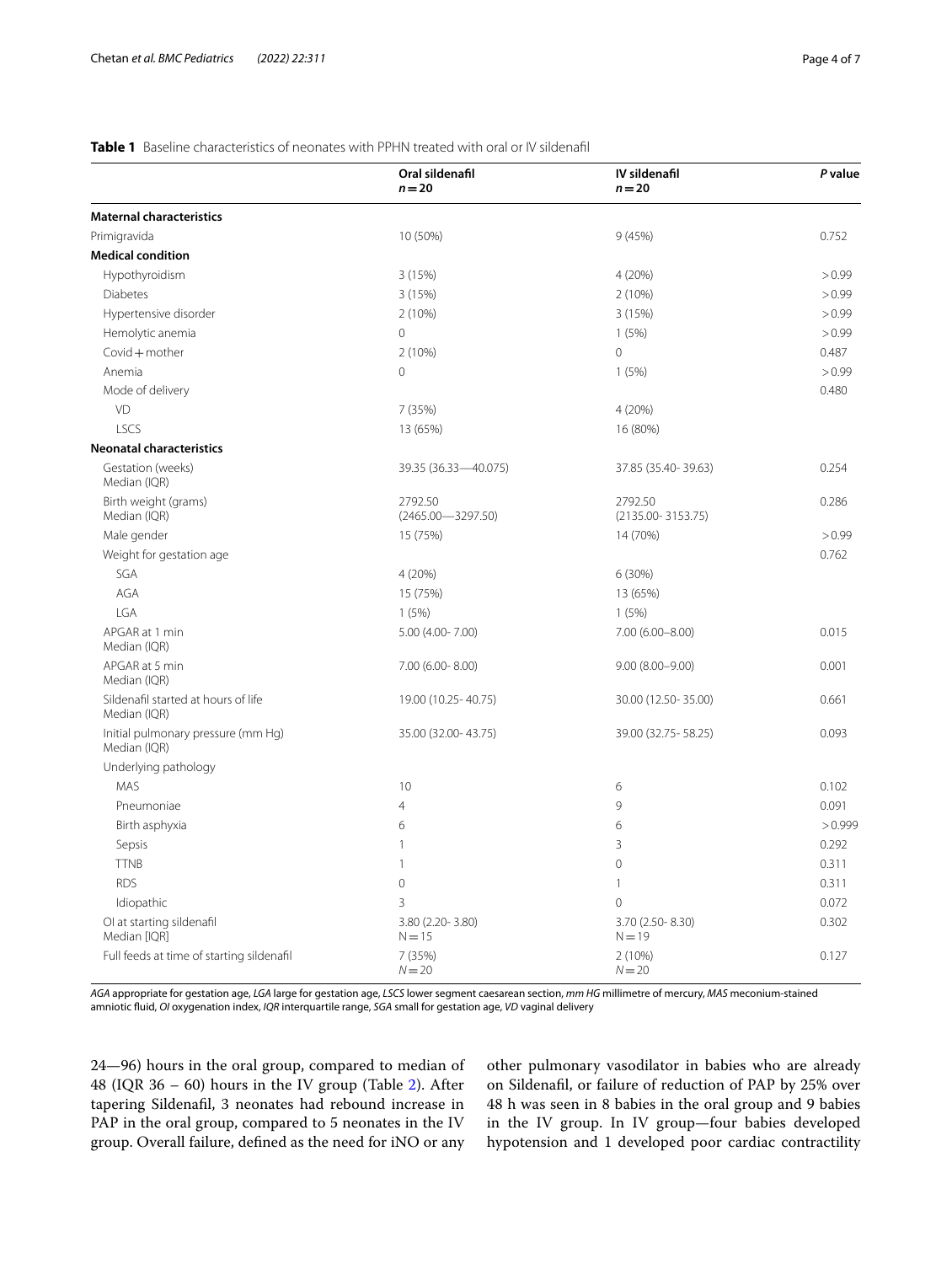#### <span id="page-4-0"></span>**Table 2** Primary and Secondary outcomes

|                                                                                        | Oral sildenafil                 | IV sildenafil                 | P value |
|----------------------------------------------------------------------------------------|---------------------------------|-------------------------------|---------|
| Time (Hours) taken for pulmonary pressures to reduce below 25 mm<br>Hq<br>Median [IQR] | $48(24 - 96)$<br>$(N=17)$       | $48(36-60)$<br>$(N = 15)$     | 0.302   |
| Time for OI to decrease by 25% (hours)<br>Median [IQR]                                 | $12(9-24)$<br>$N = 9$           | 24 (6-37.50)<br>$N = 14$      | 0.281   |
| Days on invasive ventilation<br>Median [IQR]                                           | $4(2-7.5)$<br>$N=8^a$           | $2.5(2-3.75)$<br>$N = 17^{b}$ | 0.963   |
| Days on non-invasive ventilation<br>Median [IQR]                                       | $5(2-6.75)$<br>$N = 20$         | $6(4.25 - 8.75)$<br>$N = 20$  | 0.831   |
| Days on nasal oxygen<br>Median [IQR]                                                   | $2.50(0-6)$<br>$N=13$           | $0(0-3)$<br>$N=9$             | 0.530   |
| Duration of hospital stay (Days)<br>Median [IQR]                                       | 11.5 (8.75 - 21.50)<br>$N = 18$ | $19(12 - 25)$<br>$N = 19$     | 0.151   |
| Outcome                                                                                |                                 |                               | > 0.99  |
| Mortality                                                                              | 0                               | 0                             |         |
| Discharge                                                                              | 18                              | 19                            |         |
| Failure of treatment                                                                   | 8                               | 9                             | > 0.99  |
| Complications                                                                          |                                 |                               | 0.049   |
| Hypotension                                                                            | 0                               | 4                             |         |
| Poor cardiac contractility                                                             | 0                               |                               |         |
| Reached full feeds on<br>(DOL)<br>Median [IQR]                                         | $5(4-6.50)$<br>$N = 13$         | $4(3-6.25)$<br>$N = 18$       | 0.361   |

*DOL* day of life, *OI* oxygenation index, *IQR* interquartile range

<sup>a</sup> Three out of 8 neonates in oral group required HFOV ventilation

<sup>b</sup> Six out of 17 neonates in IV group required HFOV ventilation

as assessed by echocardiography, compared to none in the oral group. All 5 required IV epinephrine infusion for the hemodynamic instability, which were required for 24–36 h. 18 babies in oral group and 19 babies in IV sildenafl group were discharged at median 11.5 (IQR 8.75–21.50) days and 19 (IQR 12–25) days respectively. Rest three had left against medical advice. All the outcome parameters were statistically insignifcant except the complication rates, which were signifcantly more in the IV group (Table [2\)](#page-4-0).

To check for the intra-observer and interobserver agreement, 20 echos were repeated at baseline, 12, 24, 36, 48, 60 and 72 h by the same observer and another clinician trained in functional echocardiography. There was good inter- and intra-observer agreement in all the pulmonary pressures measured with all interclass correlation coefficients  $(ICC) > 0.65$ .

#### **Discussion**

Sildenafl, approved for use in adults for pulmonary hypertension, was frst used in neonates with PPHN in 2002  $[14]$  $[14]$ . The vasodilatation is mediated through inhibition of phosphodiesterase-5 (PDE5)-mediated breakdown of cyclic guanosyl monophosphate, resulting in its increased intracellular concentration, leading to smooth muscle relaxation [\[15](#page-6-11)].

Studies have documented the pulmonary vasodilatory role of sildenafl [[3](#page-6-2)[–6](#page-6-3)]. With limited availability of iNO or ECMO in resource limited NICUs, sildenafl has emerged as a drug of choice in neonates with pulmonary hypertension.

Studies have compared oral sildenafl with intravenous magnesium sulphate  $[10]$  $[10]$ . Also dose escalation study of intravenous sildenafil have been done  $[16]$  $[16]$ . There are no studies comparing the oral and intravenous route of administration of sildenafl for pulmonary hypertension in neonates. The comparison of the two routes of administration is important in view of the cost diference of the drugs, ease of oral administration, challenges of intravenous access and its maintainence, and conditions where enteral drug administration is not possible.

In this study, the time taken for the reduction of PAP was 48 h, similar to  $2<sup>nd</sup>$  day as seen in study by Uslu et al. [ $10$ ]. The OI reduction in 12 h in the oral group and 24 h in the intravenous group, was comparable to 24 h in RCT done by Baquero et al. in 2006 [[4\]](#page-6-13). A 2009 dose-escalation open trial by Steinhorn et al. showed that IV sildenafl was well tolerated and led to a signifcant improvement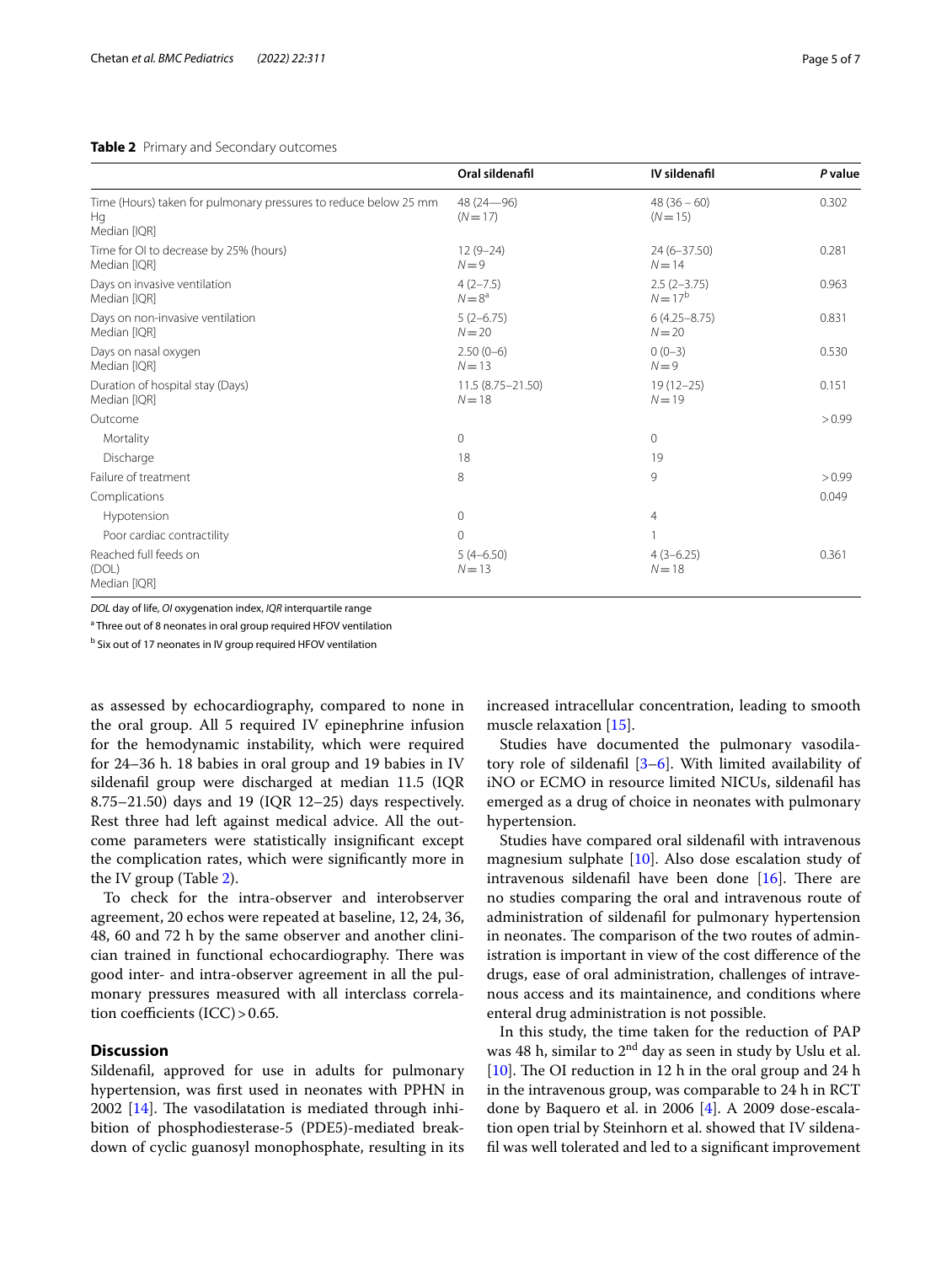in OI (28.7 to 19.3) after 4 h of infusion  $[16]$  $[16]$  $[16]$ . In our study, since the parameters were monitored echocardiographically twelve hourly, the study design could not have detected this diference.

Duration of invasive mechanical ventilation was 4 days in oral group and 2.5 days in IV sildenafl group in our study. This was similar to study by Uslu et al., [[10\]](#page-6-6) where ventilation was required for 4 days and the study by Vargas-Origel et al., [[5\]](#page-6-14) where ventilation was required for 5 days in neonates with pulmonary hypertension on oral sildenafl.

There was no mortality in the study cohort during hospital stay. This is in contrast with mortality rates of 5–15% in other studies assessing the response of sildenafil in cases of pulmonary hypertension  $[4, 5, 8]$  $[4, 5, 8]$  $[4, 5, 8]$  $[4, 5, 8]$  $[4, 5, 8]$  $[4, 5, 8]$ . This may be due to diference in studied population, as in our study mild to moderate cases of pulmonary hypertension were recruited as against severe cases of pulmonary hypertension in other studies.

Hypotension was observed in four neonates receiving intravenous sildenafl in this study. Similar event has been reported in the dose-escalation open trial by Steinhorn et al. [[16\]](#page-6-12). Poor cardiac contractility was observed in one neonate on IV sildenafil in our study. Though this has not been reported in other studies. None of the neonates receiving oral sildenafl had these events during the study period, similar to other studies [\[4,](#page-6-13) [10,](#page-6-6) [17](#page-6-15)]. In our study we compared the efficacy of oral and IV sildenafil in babies with pulmonary hypertension due to any cause diagnosed before 72 h of life. It was found that neonates in the oral sildenafl group, despite having worse APGAR scores at birth, showed response that was similar to the intravenous sildenafl group in terms of time taken for PAP to reduce to 25 mm Hg, requirement of any other pulmonary vasodilator, rebound of pulmonary hypertension after tapering dose of sildenafl, time to reach full feeds, duration of non-invasive and invasive respiratory support and duration of hospital stay. However, the complication rate in the IV sildenafl group was higher, with hypotension (4/20) and poor cardiac contractility (1/20) compared to none in oral sildenafl group.

The main limitation of the present study is that very sick babies requiring iNO at the beginning were excluded from the study, so the fndings are not applicable for severe pulmonary hypertension. Some cases of pulmonary hypertension could have been missed as pulmonary pressures were measured only by tricuspid regurgitation. Also, resolution of high PAP was due to treatment of aetiology per se or due to sildenafl cannot be ascertained, though the pulmonary vasodilator was added for persistent pulmonary hypertension only after ensuring adequate ventilation and other supportive measures like surfactant, antibiotics. Being the pilot study, convenient sample size was taken based on the admission rates and the morbidity profle of the cases admitted in the unit in the preceding years. Blinding could not be done as the treating clinicians and investigators were the same. Also, the cut off of 25 mm Hg as inclusion criteria and the response to sildenafl as time taken for the pressures to reduce below 25 mm Hg may overlap with the normal physiology. Though, these neonates being symptomatic with requirement of respiratory support – may indicate the pathological pulmonary pressures.

But with in-house availability of the echocardiography machine, echocardiographic assessments could be done every 12 h, which increased the sensitivity of detecting change in pulmonary hypertension. Also, the trial focused on the problem of most of the resource limited NICUs where many neonates present with high Fio2 requirement disproportionate to the lung parenchymal disease. This trial focuses on those neonates with mild to moderate pulmonary hypertension with any cause, where sildenafl is used.

Pharmacokinetic studies to compare the serum level of sildenafl and its metabolite after administration of IV and oral drugs using ultra-performance liquid chromatography with tandem mass spectrometry detection in combination with pharmacokinetic modelling software can help compare the routes of administration using limited number and amount of plasma samples [[18\]](#page-6-16).

#### **Conclusion**

Role of sildenafl in neonatal pulmonary hypertension in resource poor settings is already proven. This study highlights the beneft of both routes of administration of sildenafl for pulmonary hypertension in neonates, but cautions for close monitoring for hypotension and cardiac contractility, while using intravenous route for sildenafl administration. Further multicentric blind studies with larger sample size are needed for comparing the two routes of administration of sildenafl preparation for pulmonary hypertension in neonates for the efficacy and safety profle.

#### **Abbreviations**

ECMO: Extracorporeal Membrane Oxygenation; ICC: Interclass Correlation Coefficients; iNO: Inhaled Nitric Oxide; IQR: Interquartile Range; IV: Intravenous; NEC: Necrotizing Enterocolitis; NICU: Neonatal Intensive Care Unit; OI: Oxygenation Index; PAP: Pulmonary Arterial Pressure; PDE5: Phosphodiesterase-5; PPHN: Persistent Pulmonary Hypertension of Newborn; RCT: Randomized Control Trial.

#### **Supplementary Information**

The online version contains supplementary material available at [https://doi.](https://doi.org/10.1186/s12887-022-03366-3) [org/10.1186/s12887-022-03366-3](https://doi.org/10.1186/s12887-022-03366-3).

**Additional fle 1.**